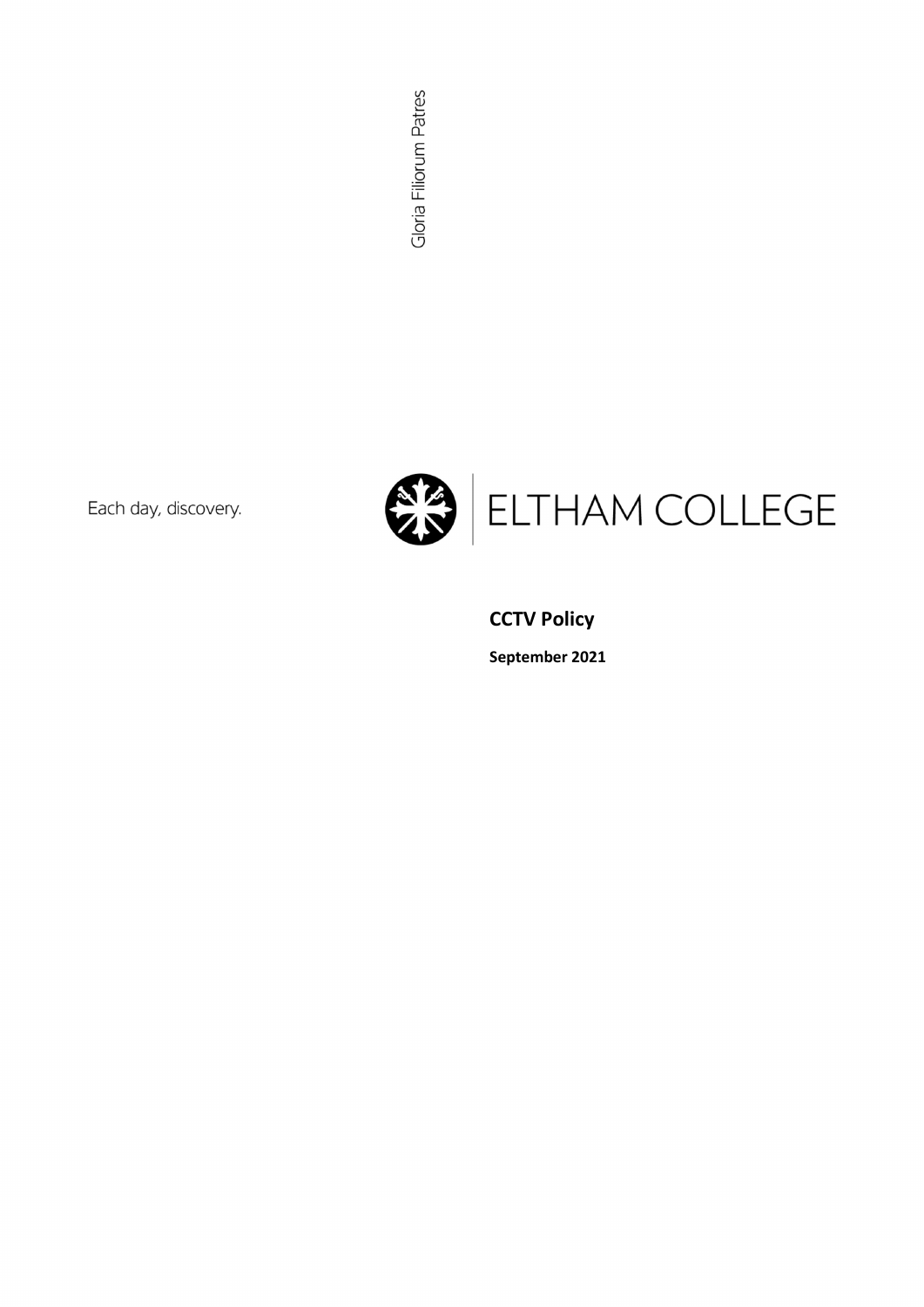

# Version Control Information

| <b>Reason for Amendment</b>                       | <b>Name</b>   | <b>Date</b>       | <b>Main changes</b>                                                                                                                                     |
|---------------------------------------------------|---------------|-------------------|---------------------------------------------------------------------------------------------------------------------------------------------------------|
| New policy (replaces<br>previous policy document) | <b>Bursar</b> | May 2018          | Adoption of guidelines published in<br>relation to compliance with the<br>requirements of the General data<br>Protection Regulation from 25 May<br>2018 |
| <b>Updated for Turberville</b><br><b>Building</b> | <b>Bursar</b> | January<br>2020   | Amended list of cameras to include<br>Turberville locations                                                                                             |
| <b>Annual Review</b>                              | <b>Bursar</b> | September<br>2021 | None                                                                                                                                                    |
|                                                   |               |                   |                                                                                                                                                         |
|                                                   |               |                   |                                                                                                                                                         |
|                                                   |               |                   |                                                                                                                                                         |
|                                                   |               |                   |                                                                                                                                                         |

## Other Related Documents

- Eltham College Privacy Notice
- ICO CCTV Code of Practice (accessible here link).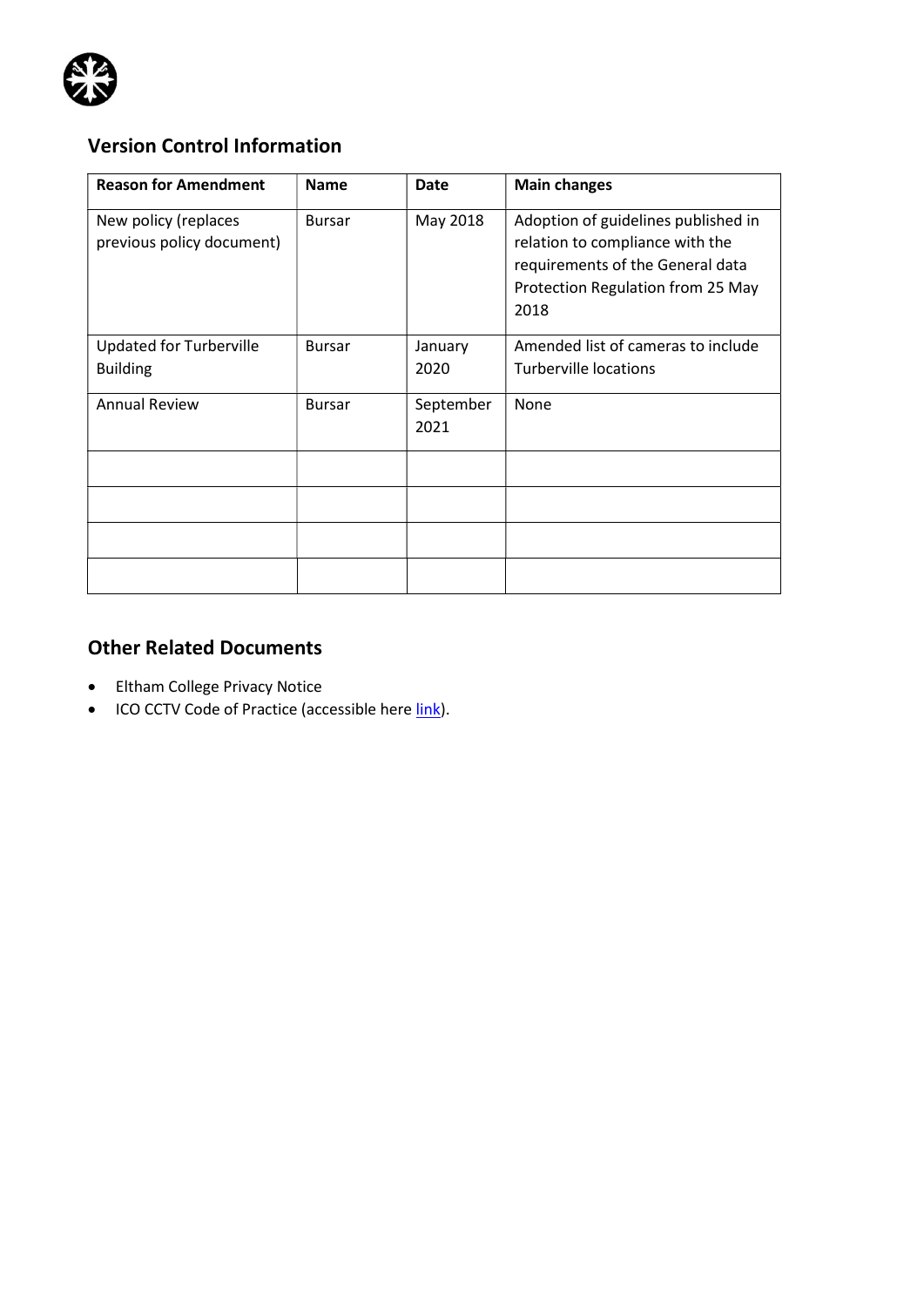

The purpose of this policy is to regulate the management and operation of the Closed Circuit Television (CCTV) System at Eltham College (the School). It also serves as a notice and a guide to data subjects (including pupils, parents, staff, volunteers, contractors, visitors to the School and members of the public) regarding their rights in relation to personal data recorded via the CCTV system (the System).

The System is administered and managed by the School, which acts as the Data Controller. This policy will be subject to review from time to time, and should be read with reference to the School's Privacy Notice (available on the Eltham College website or by contacting the school office (schooloffice@elthamcollege.org.uk). For further guidance, please refer to the Information Commissioner's CCTV Code of Practice.

All fixed cameras are in plain sight on the School premises and the School does not routinely use CCTV for covert monitoring or monitoring of private property outside the School grounds.

Cameras have been placed in the following locations:

- At all entrances and exits to the site boundary and at the entrance to each individual building, including the Junior School, Senior School, Eric Liddell Sports Centre and Gerald Moore Gallery reception areas;
- In computer suites at the Senior School (including Room 9, the Blackheath Room and the top floor of the library);
- At the entrances and along the main corridors in the Turberville Building, plus the sixth form areas and in the IT office;
- In the Senior School Design and Technology Department; and
- In the Gym areas and the Swimming Pool at the Eric Liddell Sports Centre.

The School's purposes for using the CCTV system are set out below and, having fully considered the privacy rights of individuals, the School believes these purposes are all in its legitimate interests. Data captured for the purposes below will not be used for any commercial purpose.

#### 1. Objectives of the System

- 1.1 To protect pupils, staff, volunteers, visitors and members of the public with regard to their personal safety.
- 1.2 To protect the School buildings and equipment, and the personal property of pupils, staff, volunteers, visitors and members of the public.
- 1.3 To support the police and community in preventing and detecting crime, and assist in the identification and apprehension of offenders.
- 1.4 To monitor the security and integrity of the School site and deliveries and arrivals.
- 1.5 To verify information provided in the course of a formal investigation in relation to pupils, staff, contractors, volunteers, visitors and members of the public.
- 1.6 To monitor and uphold discipline among pupils in line with the School Rules, which are available to parents and pupils on request.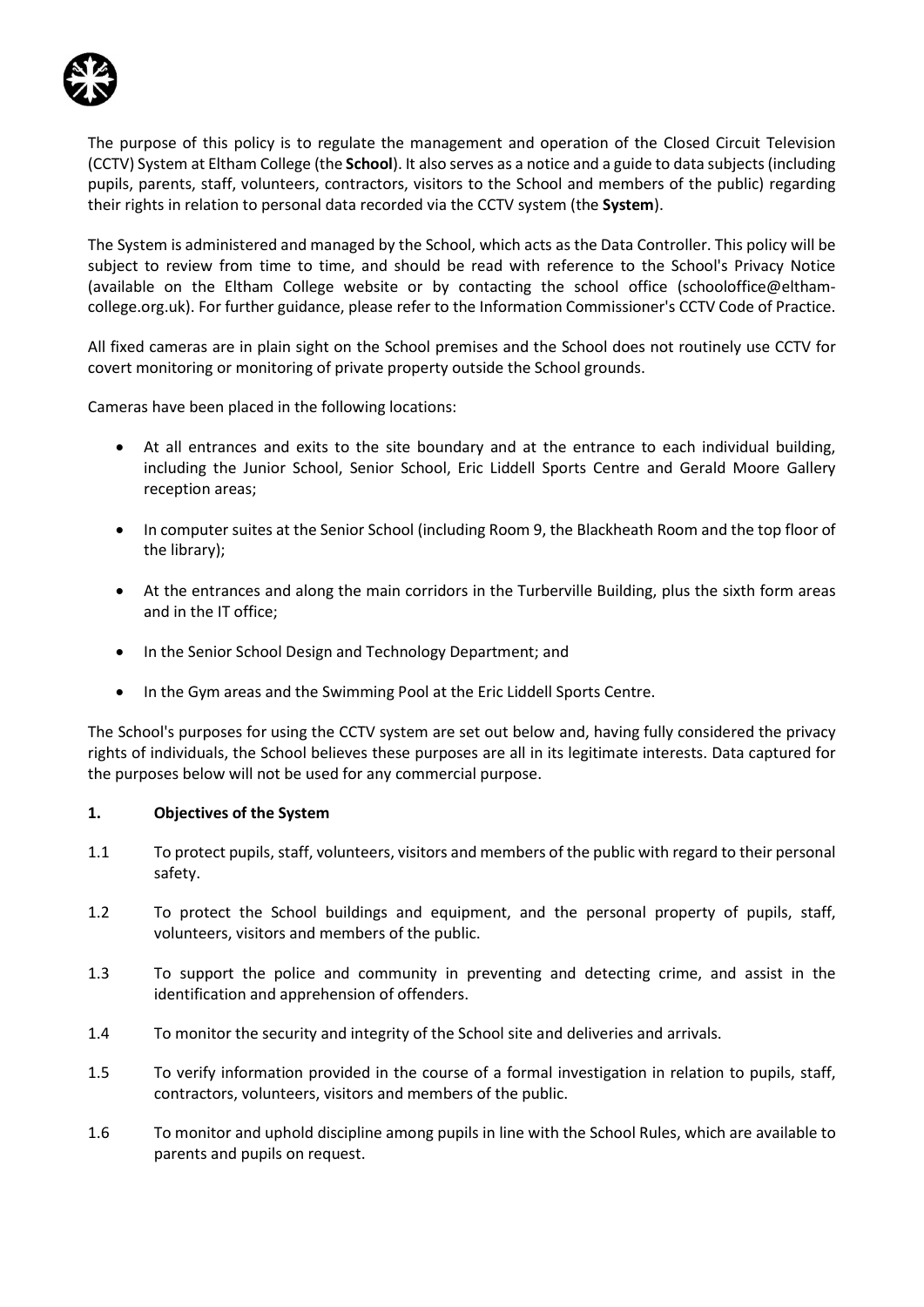

#### 2. Positioning

- 2.1 Locations have been selected, both inside and out, that the School reasonably believes require monitoring to address the stated objectives.
- 2.2 Adequate signage has been placed in prominent positions to inform staff and pupils that they are entering a monitored area, identifying the School as the Data Controller and giving contact details for further information regarding the system.
- 2.3 No images will be captured from areas in which individuals would have a heightened expectation of privacy, including changing and washroom facilities.
- 2.4 No images of public spaces will be captured except to a limited extent at site entrances.

#### 3. Maintenance

- 3.1 The CCTV System will be operational 24 hours a day, every day of the year.
- 3.2 The System Manager (defined below) will check and confirm that the System is properly recording and that cameras are functioning correctly, on a regular basis.
- 3.3 The System will be checked and (to the extent necessary) serviced periodically throughout each academic year.

#### 4. Supervision of the System

- 4.1 Staff authorised by the School to conduct routine viewing of images captured by the System may include the IT Department, members of the senior leadership team, supervisors at the sports centre and relevant staff on duty.
- 4.2 Images will be viewed and/or monitored in a suitably secure and private area to minimise the likelihood of or opportunity for access to unauthorised persons.

#### 5. Storage of Data

- 5.1 The day-to-day management of images will be the responsibility of the Eltham College IT Director who will act as the System Manager, with the support of the Eltham College IT Department, or such suitable person as the System Manager shall appoint in his or her absence.
- 5.2 Images will be stored for 28 days and automatically over-written unless the School considers it reasonably necessary for the pursuit of the objectives outlined above, or if lawfully required by an appropriate third party such as the police or local authority.
- 5.3 Where images are captured in line with 5.2, such data will be retained in accordance with Data Protection legislation and our data retention policy. Information including the date, time and length of the recording, as well as the locations covered and groups or individuals recorded, will be recorded in the system log book.

#### 6. Access to Images

6.1 Access to stored CCTV images will only be given to authorised persons, under the supervision of the System Manager, in pursuance of the above objectives (or if there is some other overriding and lawful reason to grant such access).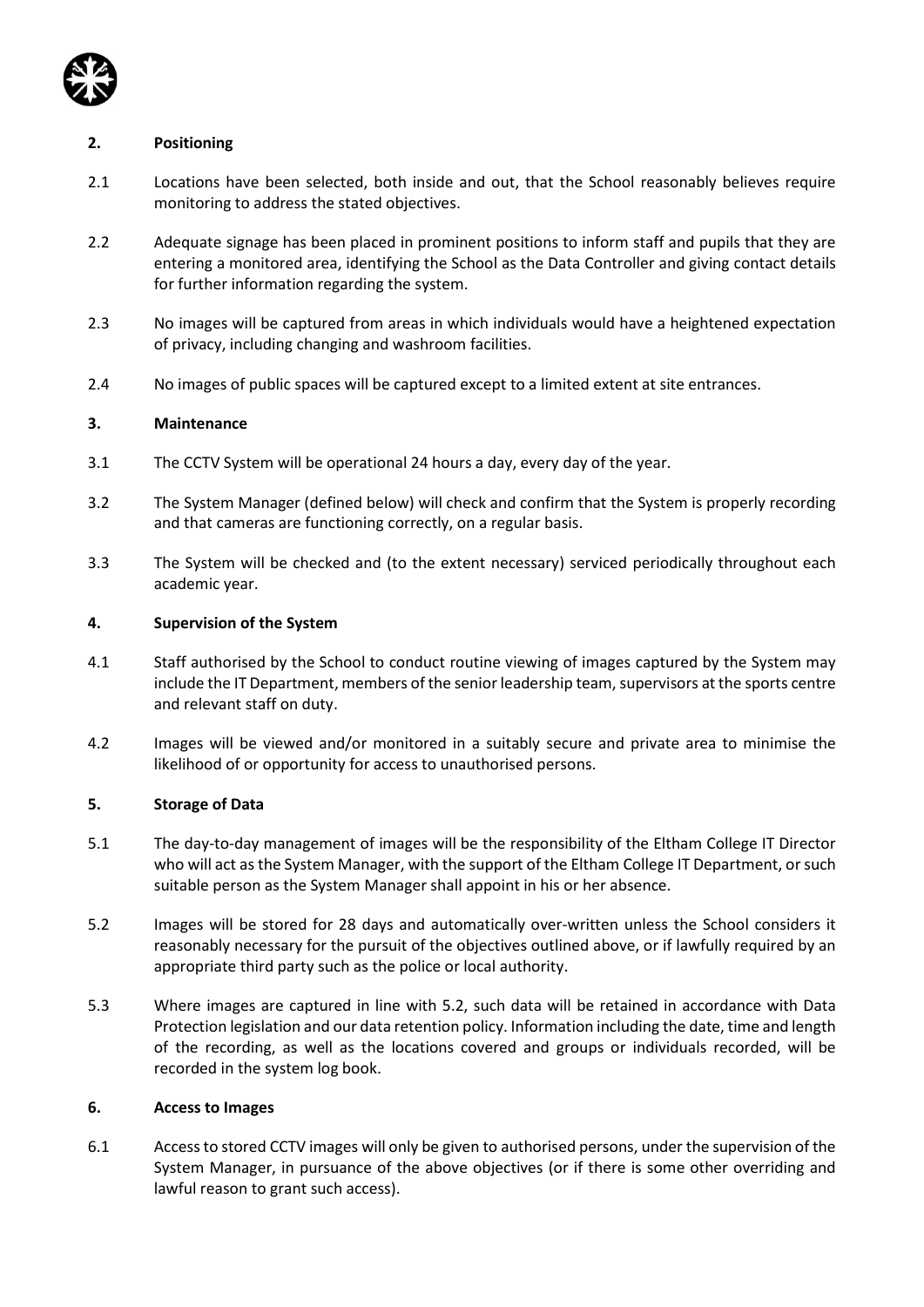

- 6.2 Individuals also have the right to access personal data the School holds on them (please see the school's Privacy Notice), including information held on the System, if it has been kept. The School will require specific details including at least the time, date and camera location before it can properly respond to any such requests. This right is subject to certain exemptions from access, including in some circumstances where others are identifiable.
- 6.3 The System Manager must satisfy themselves of the identity of any person wishing to view stored images or access the system, and the legitimacy of the request. The following are examples of when the System Manager may authorise access to CCTV images:
	- 6.3.1 Where required to do so by the Headmaster, the Police or some relevant statutory authority;
	- 6.3.2 To make a report regarding suspected criminal behaviour;
	- 6.3.3 To enable the Designated Safeguarding Lead or his/her appointed deputy to examine behaviour which may give rise to any reasonable safeguarding concern;
	- 6.3.4 To assist the School in establishing facts in cases of unacceptable pupil behaviour, in which case, the parents/guardian will be informed as part of the School's management of a particular incident;
	- 6.3.5 To data subjects (or their legal representatives) pursuant to an access request under the Act and on the basis set out in 6.2 above;
	- 6.3.6 To the School's insurance company where required in order to pursue a claim for damage done to insured property; or
	- 6.3.7 In any other circumstances required under law or regulation.
- 6.4 Where images are disclosed under 6.3 above a record will be made in the system log book including the person viewing the images, the time of access, the reason for viewing the images, the details of images viewed and a crime incident number (if applicable).
- 6.5 Where images are provided to third parties under 6.3 above, wherever practicable steps will be taken to obscure images of non-relevant individuals.

### 7. Other CCTV systems

- 7.1 The School does not own or manage third party CCTV systems, but may be provided by third parties with images of incidents where this in line with the objectives of the School's own CCTV policy and/or its School Rules.
- 7.2 Many pupils travel to School on coaches provided by third party contractors or public service vehicles and a number of these vehicles are equipped with CCTV systems. The School may use these in establishing facts in cases of unacceptable pupil behaviour, in which case the parents/guardian will be informed as part of the School's management of a particular incident.

#### 8. Complaints and queries

8.1 Any complaints or queries in relation to the School's CCTV system, or its use of CCTV, or requests for copies of footage, should be referred to the Bursar (bursar@eltham-college.org.uk).